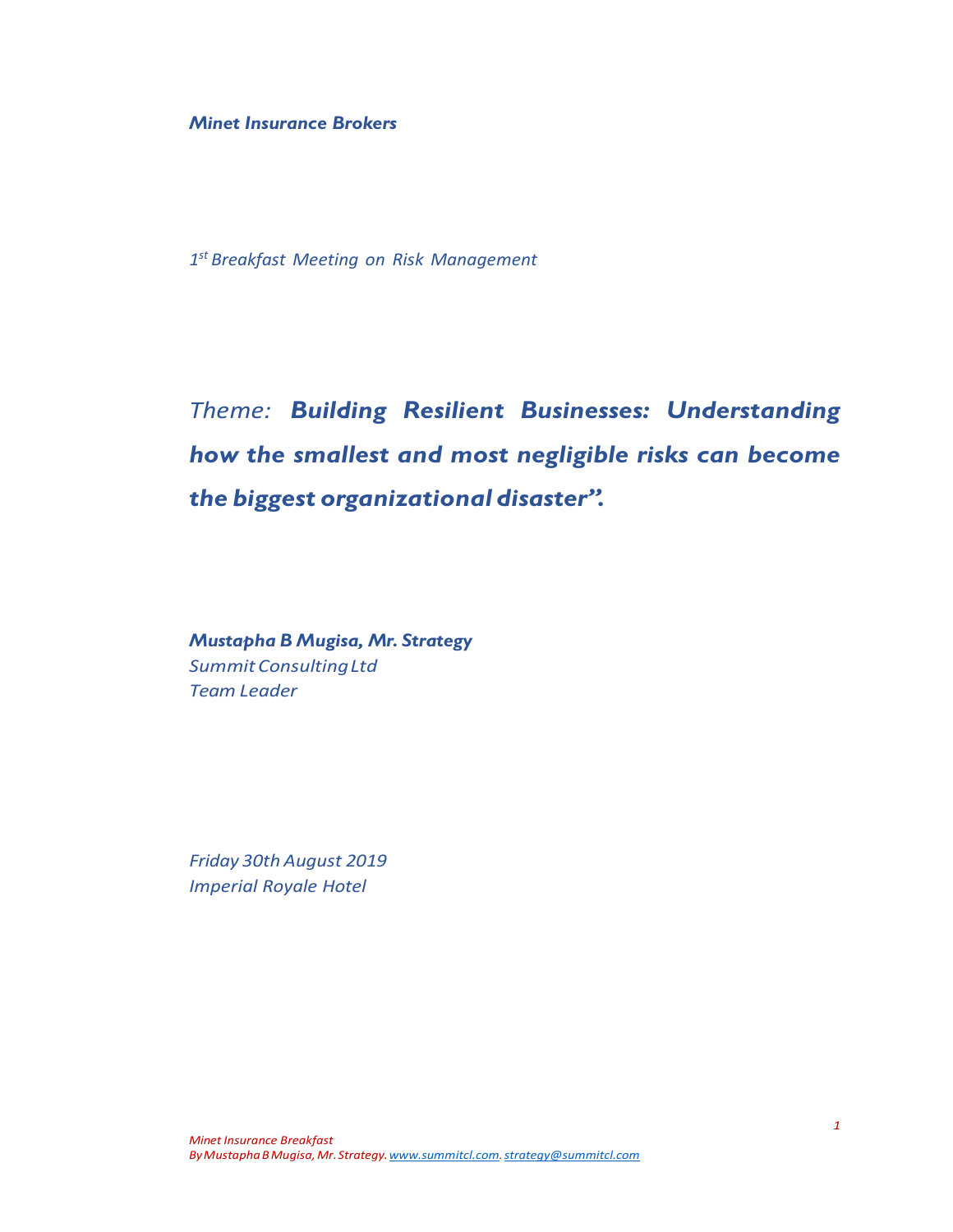# **Building Resilient Businesses: Understanding how the smallest and most negligible risks can become the biggest organizational disaster**

*A presentation by Mustapha B Mugisa, Mr. Strategy.*

### BOOM!

A loud bang went off. A huge fire suddenly started. That Thursday morning, March 2017, at 10 a.m. brought total misery.

The Top Management Team, who were still in the morning meeting, looked out into the window and saw staff running past the main block, shouting: Fire. Fire. Fire.

Factoryon fire. Fire. Fire.

The Chairman, also the owner of the business, a tall man with dark skin, could not believe his ears. He rushed out of the meeting. And ran towards the plant.

And there it was in a huge flame of fire.

He placed his hands on the knees like a goalkeeper does when trying to stop a spot-kick.

A friend came and held him tight.

They looked helpless as the fire burned everything.

He was trembling and overwhelmed.

All that remained was a dark smoke hovering on top where the factory once stood.

By the time Fire Brigade arrived, it was all ashes.

#### *Our Guest of Honor,*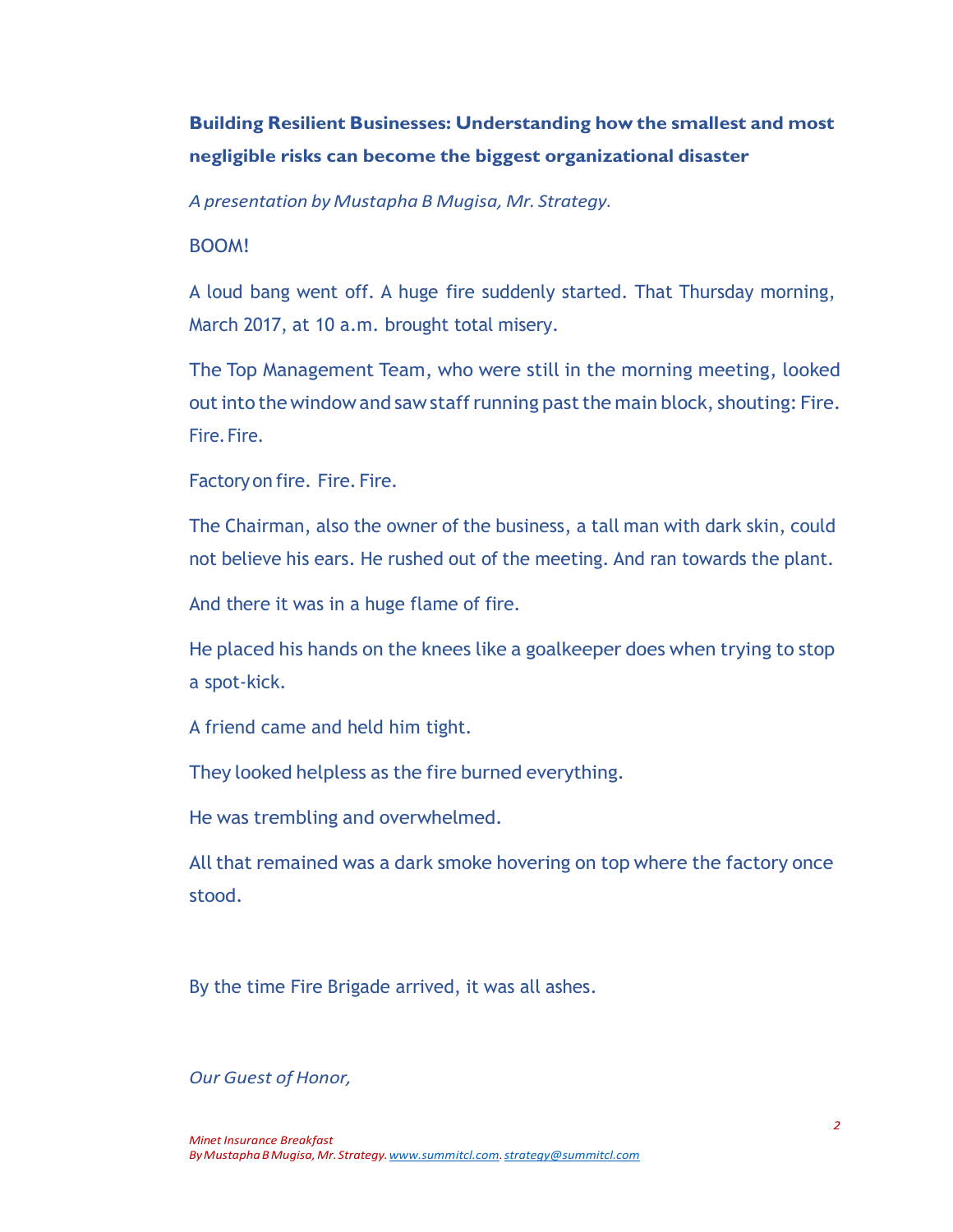#### *InvitedGuests,*

#### *Ladies and Gentlemen*

### **Whenyou ignore riskmanagement, youget surprises.**

By the time you get out of here this morning, you will have known more about risk management in 1 hour which takes others over 3 years to grasp.

Study carefully the Picture 1. What do you see? What do you think could have caused the incident?



*Picture 1: Ali Enterprises Factory. Pakistan's worst industrial accident occurred on September 11, 2012, when a fire tore through a textile factory complex in Karachi. Barred windows and locked exits trapped workers in the four-story building. The fire was caused by short circuits in the equipment. Damage: More than 300 workers were killed.*

I have consulted for many owners of medium scale businesses.

I will use a fictional case study about Enjoy Porridge Manufacturers Ltd, to help you appreciate the importance of risk management in your business.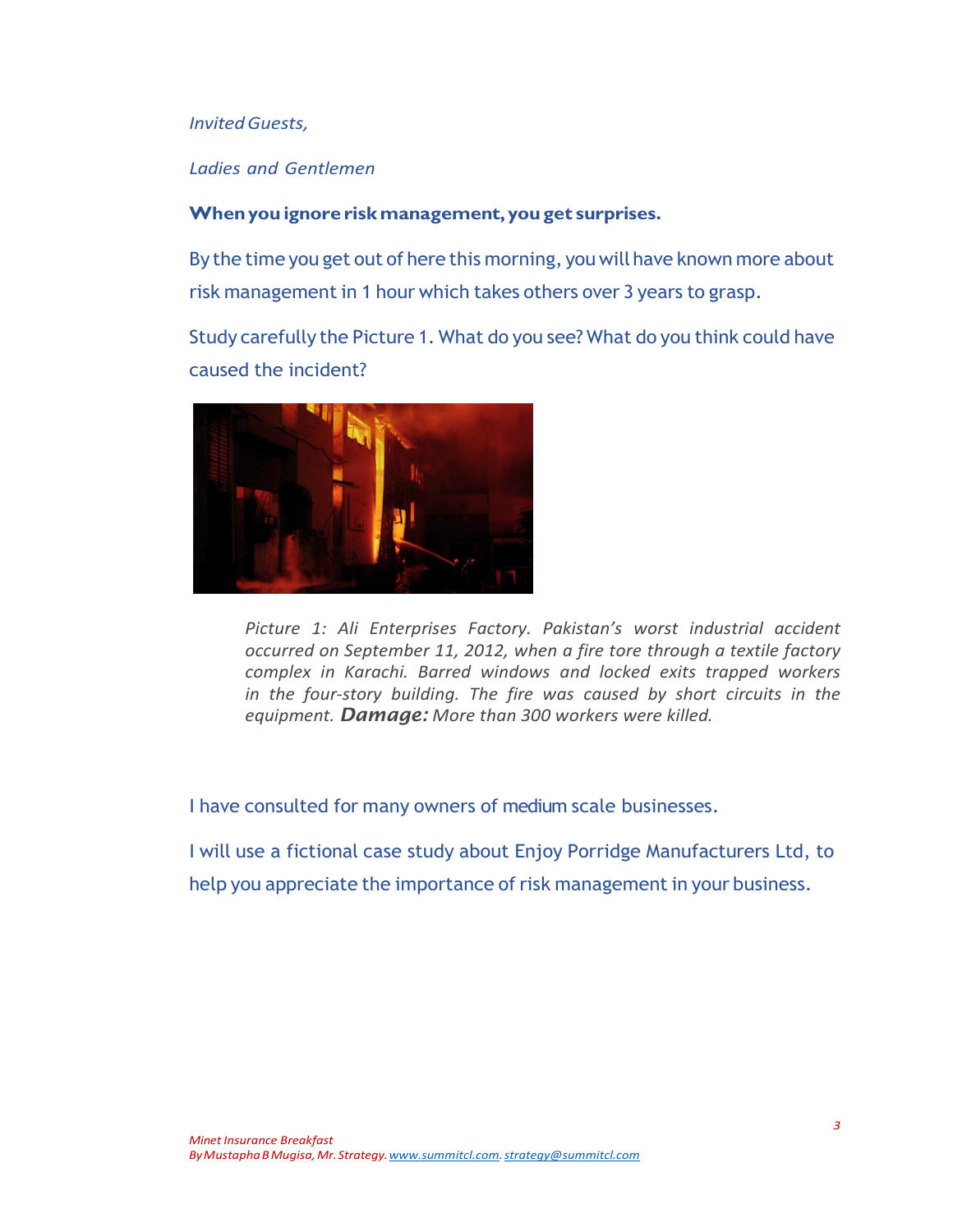## *Enjoy Porridge Manufactures Ltd:*

#### *The upcoming Ugandanmanufacture with big dreams.*

Alex(notrealnames) startedasacasuallaborerinaJinjafactoryin1993.After three years, he proved to be a loyal staff and was promoted to a Manager position of a production line 3. This position gave him enough money to enroll in an evening degree program.

In early 1999, the factory upgraded one of its production lines and Alex was the key coordinator with the vendors came along to effect the upgrade. Towards the end of the project, one of the experts hinted to him that he had the skills to start his own manufacturing business if he so wished. They exchanged contacts.

In mid-2000, the CEO of the factory he worked, retired. Alex could not fit in the new leadership structure, he requested to distribute the products instead of working on the factory floor. It was a great move. Given his contacts, he got good credit terms and took over existing distribution trucks and channels. Business boomed.

In 2005, he followed up on his earlier contacts and got a break-through. They sent him a quote for a small plant that could process soya, millet, and sorghum into flour, porridge and fresh drinks in different packages. The first line came at a cost of US \$500,000. He had made enough money to afford over 80% of the cost. He got the rest from the bank which was more than willing tocome in.

#### **The factory setup**

Alex traveled with his wife to India on the exploration tour. After about four months of negotiations, he bought a production line in early 2006.

Unfortunately, the equipment spent about seven months in a store before being made operational. The production flow processes had not yet been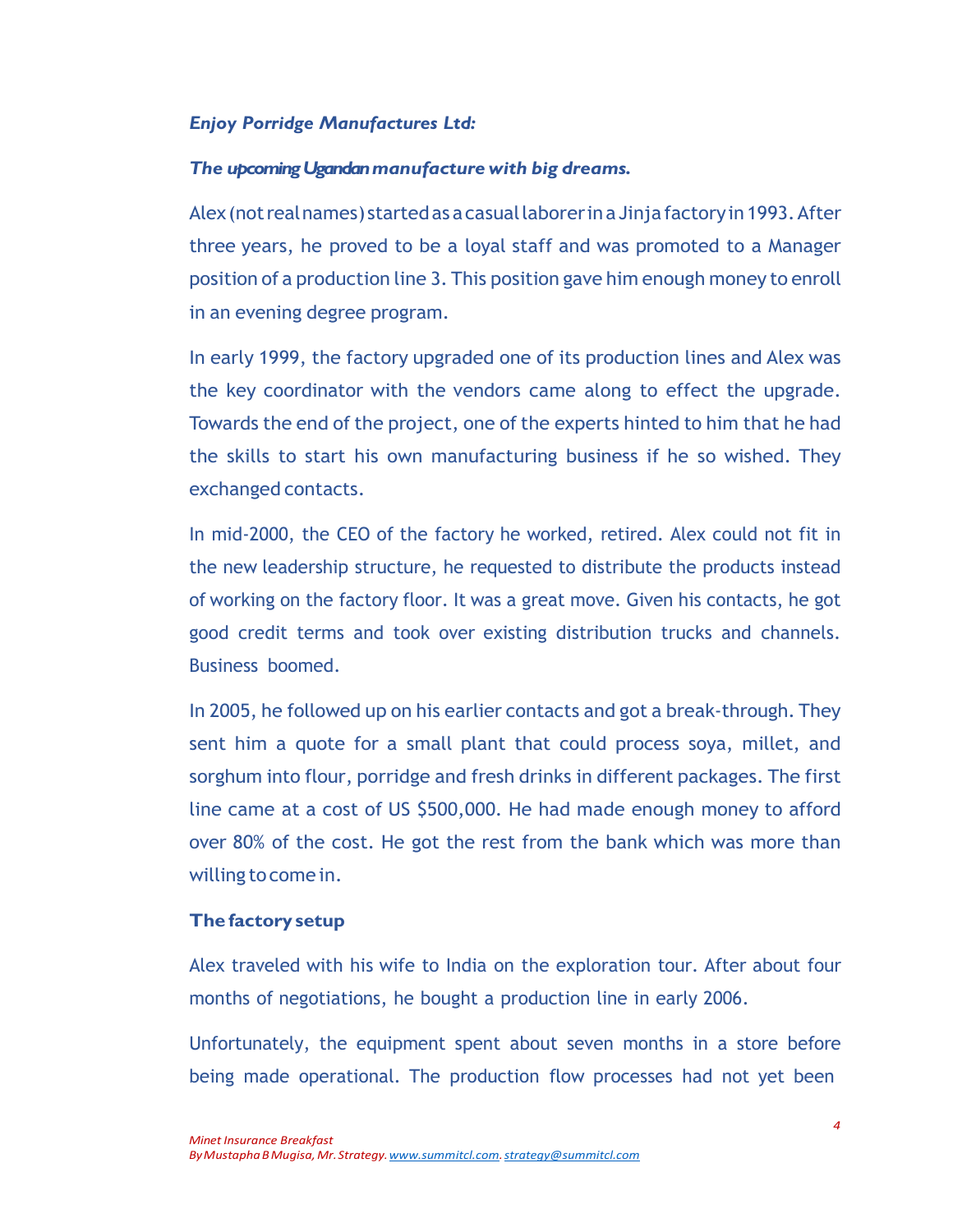designed by the time the equipment was delivered. The factory building also had to be remodeled to fit the production processes flow. And most critical, one of the equipment components to automate the sorting and cleaning of the raw materials had not been part of the price.

To this end, Alex hired more casual staff to perform the process of cleaning the grains manually before input. This manual process made the production line slow and inefficient. A plant with a production capacity of say 1,000 cartons per day, operated at just 400 cartons due to the manual processes that were inefficient. In addition, the material cleaning was poorly done leading to poor quality end-products and increasing abnormal losses. This was a huge production bottleneck.

But the entrepreneur wanted daily output. "We need to sweet the plant to recoverthecosts",heusedtotellhisproductionteam."Maketheplant sweat." This earned him the nickname "Mr. Sweat."Some staff started cutting corners by processing raw materials not yet 'well dried or ready for processing.' This started causing frequent break-downs and therefore the need for spare parts.

Five years in manufacturing is a short period. And without long, the factory started experiencing setbacks. A key spare part like a gear or drive would fail. Raw materials not to the processing standards caused higher wear and tear of the equipment leading to massive downtime and loss of revenue. Despite having used small debt finance, paying interest rates started becoming a problem.

#### **More operational challenges**

The production equipment required servicing at regular intervals - weekly. A machine is like a human being, once it is in place, you must look after it for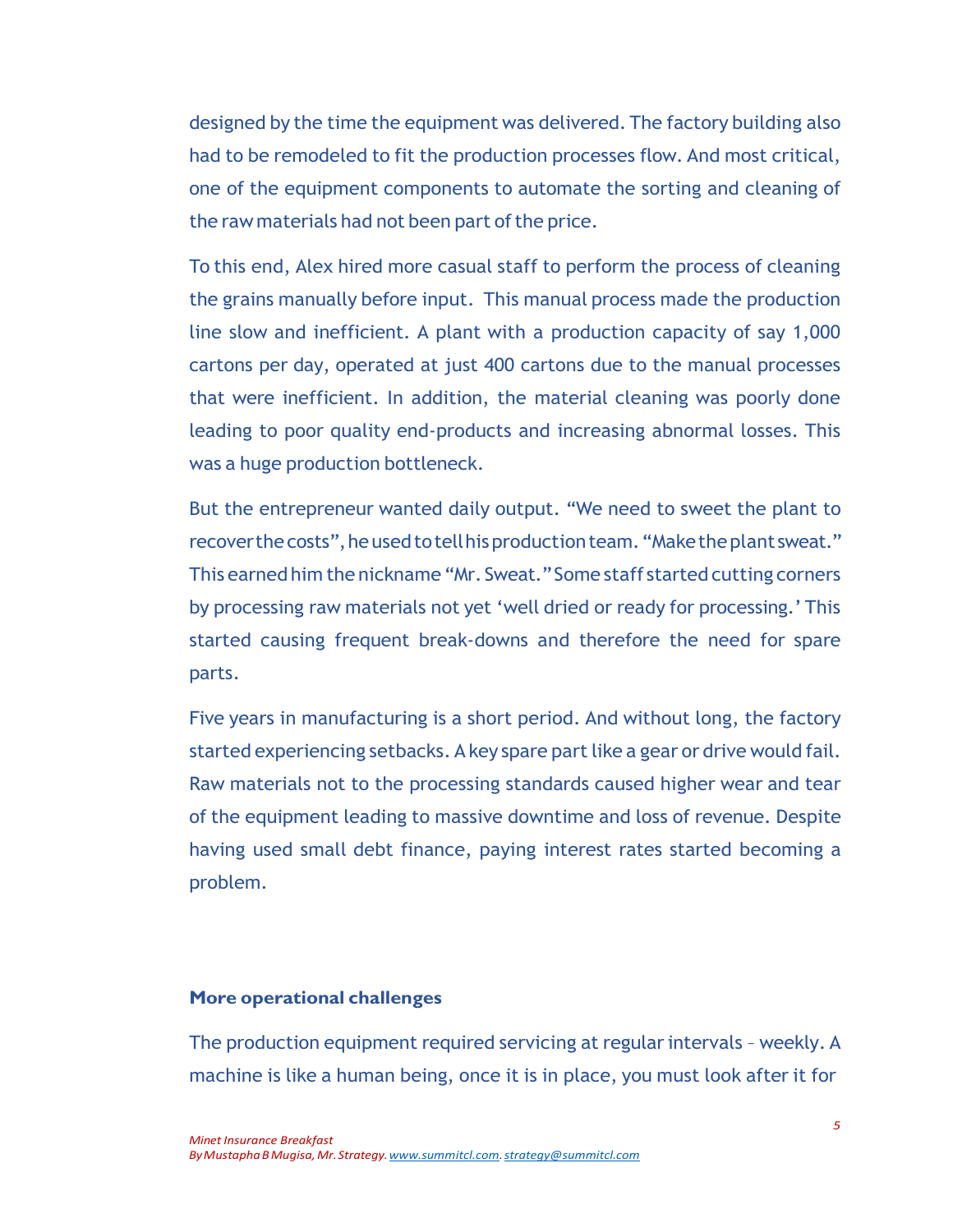better results. Else it fails and could injure people. I once witnessed a machine cut off someone's hand just like that for failure to follow procedures.

The operations manual of the production line provided for weekly checking of the electrical components to make sure they were functioning properly and not damaged. E.g. electrical cables turn red when they are overloaded or you could easily see signs of burning. In case of the sudden change in the operating parameters, the power could go off automatically. However, Alexi's equipment did not have a sensor for details like that.

As pressure piled on the production team, they started relaxing on the weekly checking. When the electrical component got damaged, no one noticed. Because the damage happened slowly, they found out when it is too late.

#### *BOOM!*

*A loud bang went off. A huge fire suddenly started. That Thursday morning, March 2017, at 10 am brought total misery.*

Many fires in factories are a result of electrical short circuits due to the people factor.

Failure to check created the opportunity for equipment to catch fire. Because someone did NOT do the correct operations procedure, the factory went ablaze.

Unfortunately, negligence was an exclusion in the insurance contract. Having not used a broker, Alex went for a cheaper option. And when he needed recovery faster, he found out that he had a cover that was restrictive.

Without the factory, raw material orders in stores started rotting. Employees sued. And finally, the factory closed.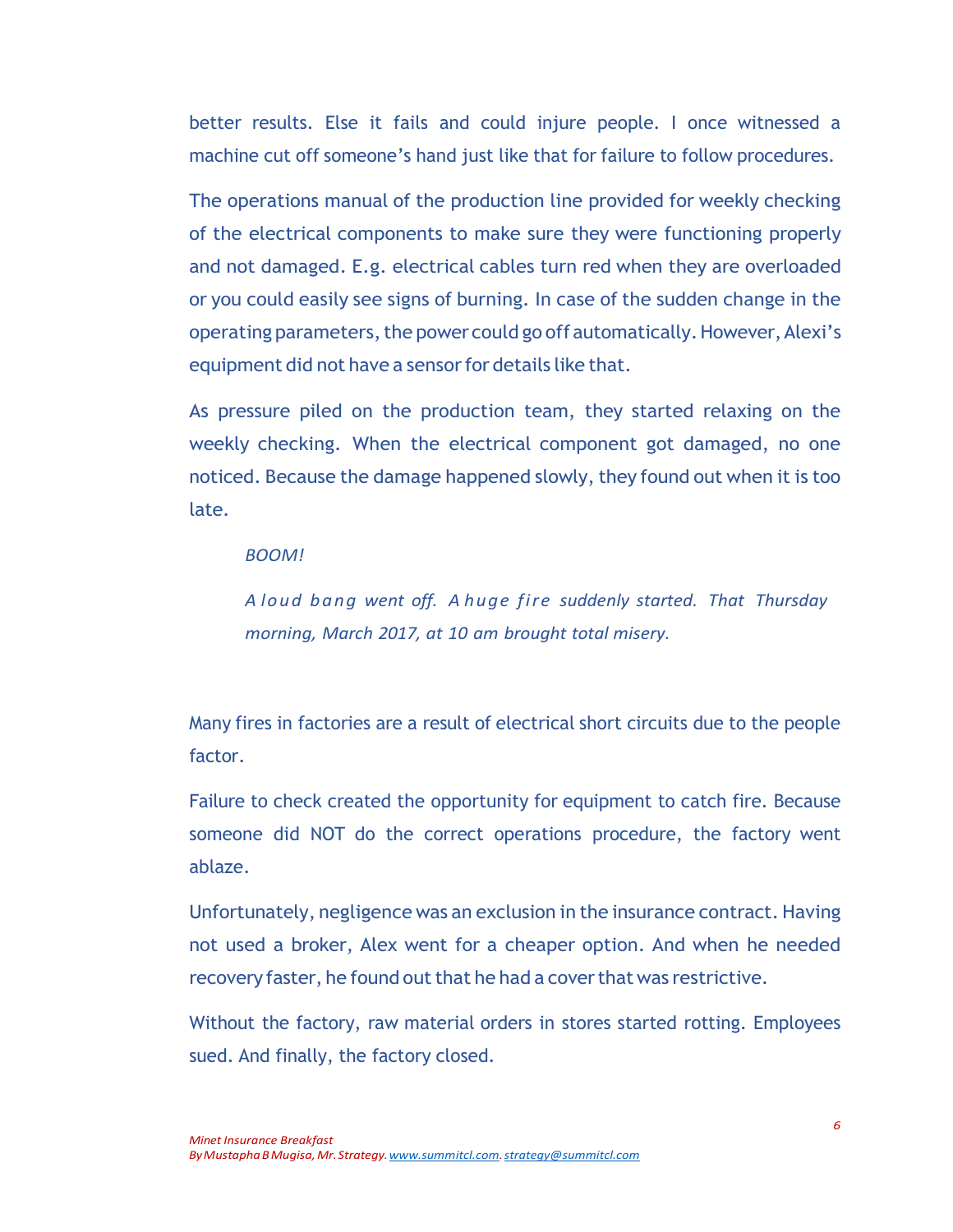It should not have come to this. Risk management is the process of finding '*friends and foes'* and optimizing both for your success.

## *Discussion*

- *1. Examine the risk management issues present in the case study.*
- 2. *If* you were Alex, with hindsight, what risk management processes would you *put in place?*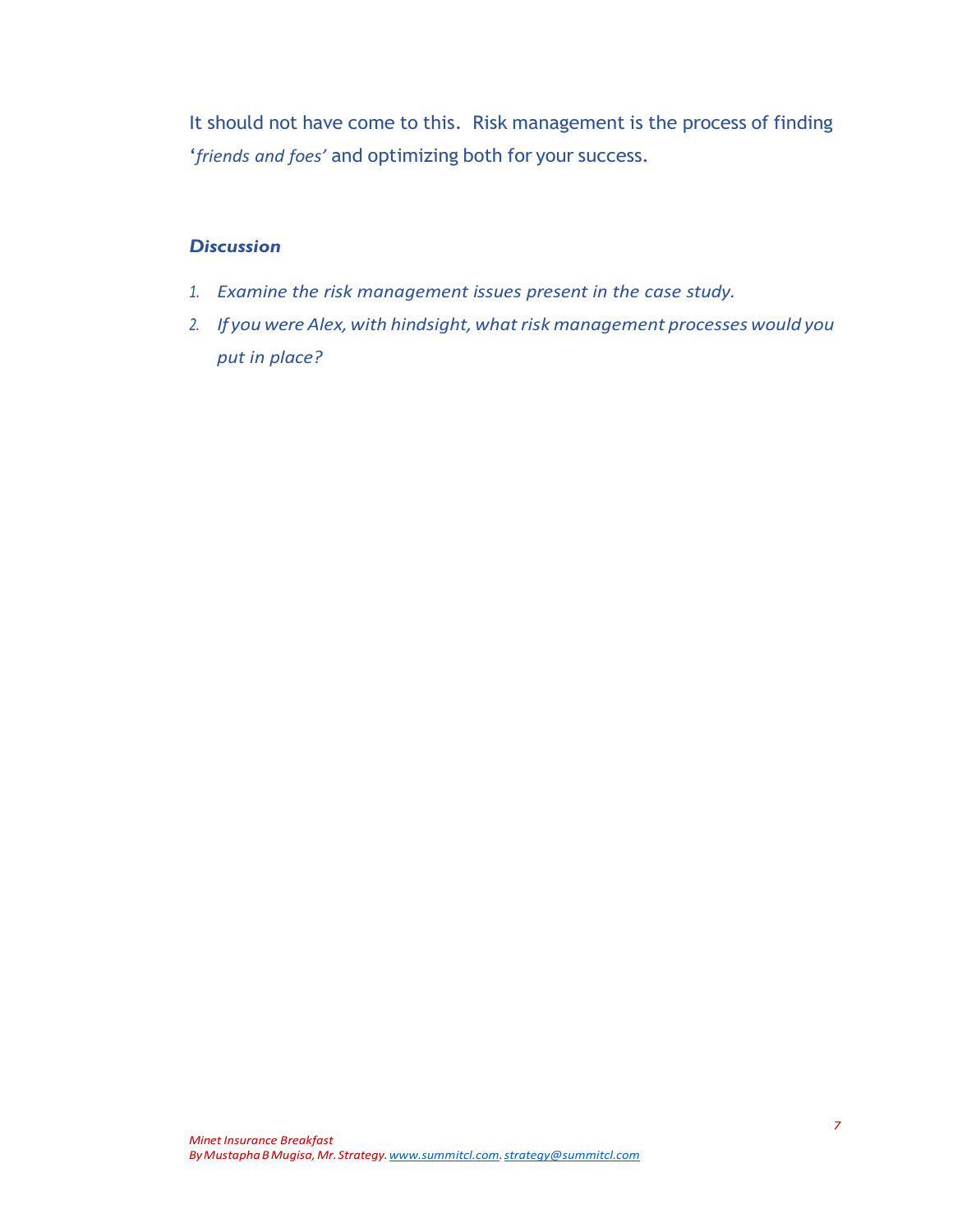Risk management issues present

Risk is the impact of uncertainty on organizational objectives.

The stated objectives are achieving 100% daily production capacity, in a sustainable manner for business growth. Any event, that disrupts business continuity, must be proactively identified and managed.

In the case of Enjoy Porridge, there are several risk management issues to take note.

# **At the strategic level.**

- 1. Which type of plant to invest in? which technology? How will future manufacturing technology changes affect changeover and growth? What is the on-going cost of maintenance of both plant and software, if any?
- 2. What is the factory setup? Which processes are required? How are they inter-related? Who will do what? Do we have internal expertise in Uganda to operate the plant well? Is the factory layout optimizing the plant?
- 3. How to finance the equipment? To get a loan or lease or outright purchase? What is the guarantee period?
- 4. What is the business case? How long will the plant take to recover the initial investment?
- 5. What is the plant's daily production capacity? What are the dependent processes to achieve this capacity? Do we already have ready raw material supplies? Are the materials to the desired level for input into the plant?
- 6. Where will the plant be located? Is it strategic and easy for long-term logistics efficiency and expansion?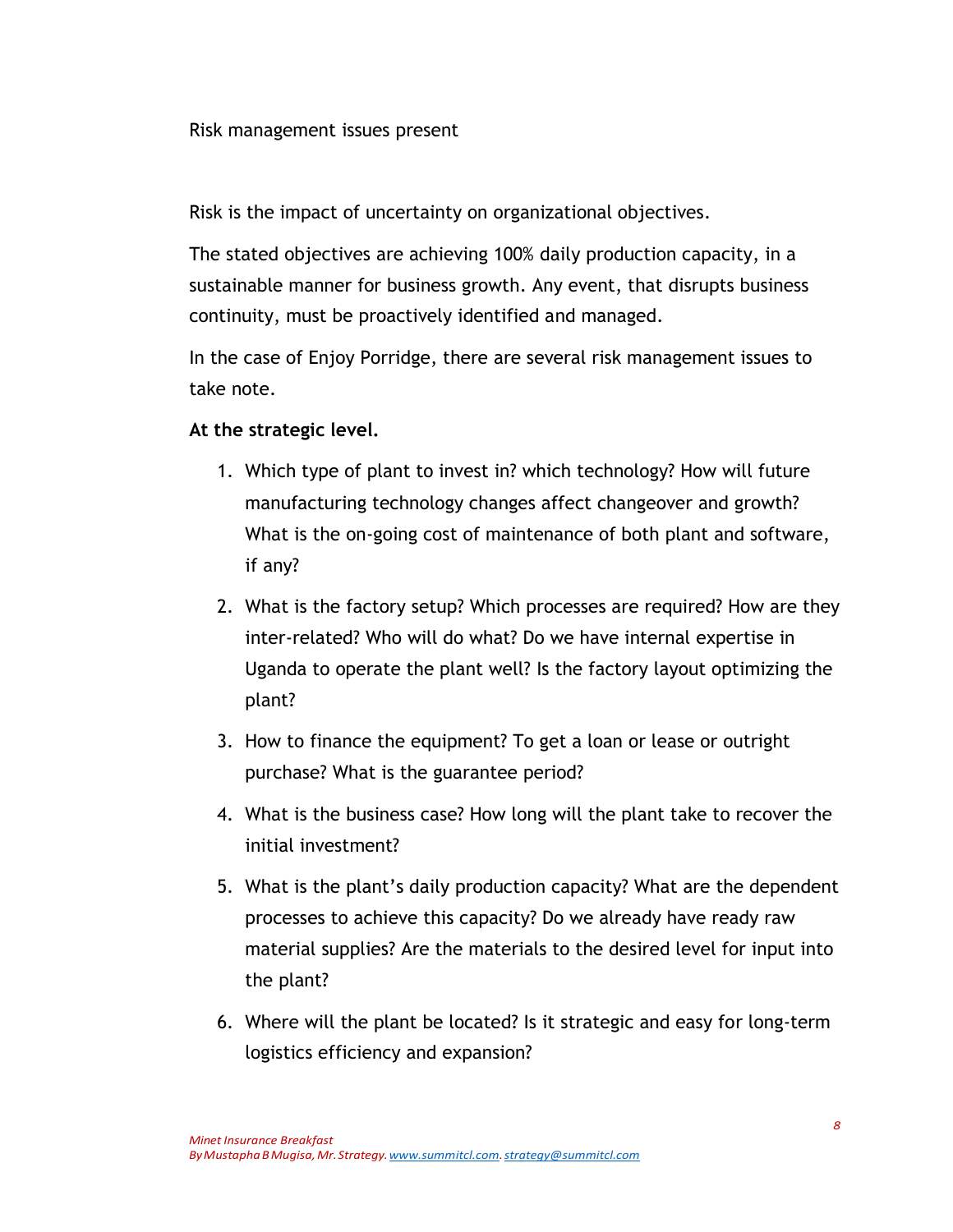At the start or before any capex investment, the investor must consider the above risk factors, else they will find it too expensive to break-even and continuously have challenges of scale and growth.

# **At processes and operational level**

- 1. Are the plant processes clearly set up? Are they documented? Do the operators understand and follow them?
- 2. What are the safety instructions? Are they clearly documented?
- 3. What are the maintenance procedures? Are they clearly documented and understood by all? Do we have clear accountability mechanisms in case of failure to follow the procedures?
- 4. What are top 10 standard operating procedures? Who checks to make sure they are followed? Do our procedures explain why they must be followed?
- 5. What is the normal loss? What happens when we get an abnormal loss?
- 6. How is responsible for on-going process reviews for innovative and risk management? What is a bottleneck? How are bottlenecks identified and proactively addressed?

## **At logistics and supply chain level**

Consider linkage between finance, procurement, production, and technical engineering to ensure over 80% plant utilization. Risk management is good governance. All problems manufacturers face stem from poor risk management across the board.

## **At People Level**

Which kind of people – skills and experience do you need?

## **Data level**

Which kind of information systems do you need? Which data must you capture?